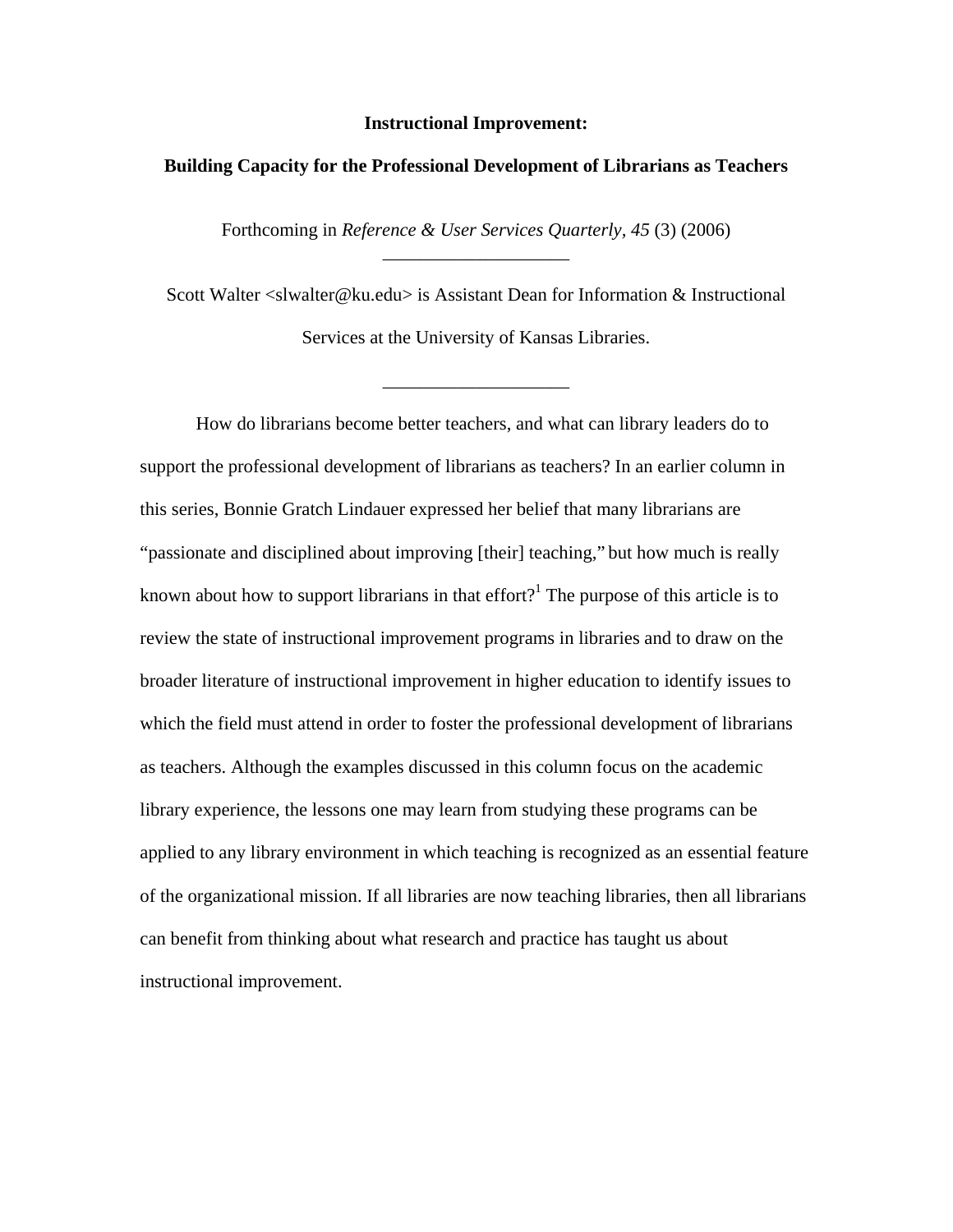# **What is "Instructional Improvement"?**

 "Instructional improvement" is a term found in the literature of higher education to describe professional development opportunities for college faculty aimed at helping them to improve their performance in the classroom.<sup>2</sup> For more than 30 years, students of college teaching and practitioners in the faculty development movement have led efforts to help faculty focus on their work as teachers and to identify organizational structures that motivate faculty to participate in instructional improvement programs and "take teaching seriously."<sup>3</sup> While faculty development programs have provided support for a variety of activities (e.g., financial support for travel to scholarly conferences), much of the practice in this field focuses on instructional improvement.<sup>4</sup> Instructional improvement activities are coordinated on many campuses through offices such as the Center for Teaching Excellence at the University of Kansas, and may include: (1) workshops focused on developing specific teaching skills; (2) programs designed to provide useful feedback on one's work as a teacher; (3) instructional grants and financial incentives to encourage classroom innovation; and (4) opportunities to discuss issues in higher education related to teaching and learning.<sup>5</sup> Although many academic librarians collaborate formally and informally with campus teaching centers to provide information literacy instruction, there is no evidence to suggest that any major studies of instructional improvement practice have included librarians in their role as college teachers.<sup>6</sup> In short, many teaching centers recognize that librarians have something to offer *to* campus-wide instructional improvement programs, but fewer appear to recognize how much librarians might benefit *from* participation, as teachers, in such programs. This is unfortunate given the wide variety of venues (physical and digital) in which many librarians are now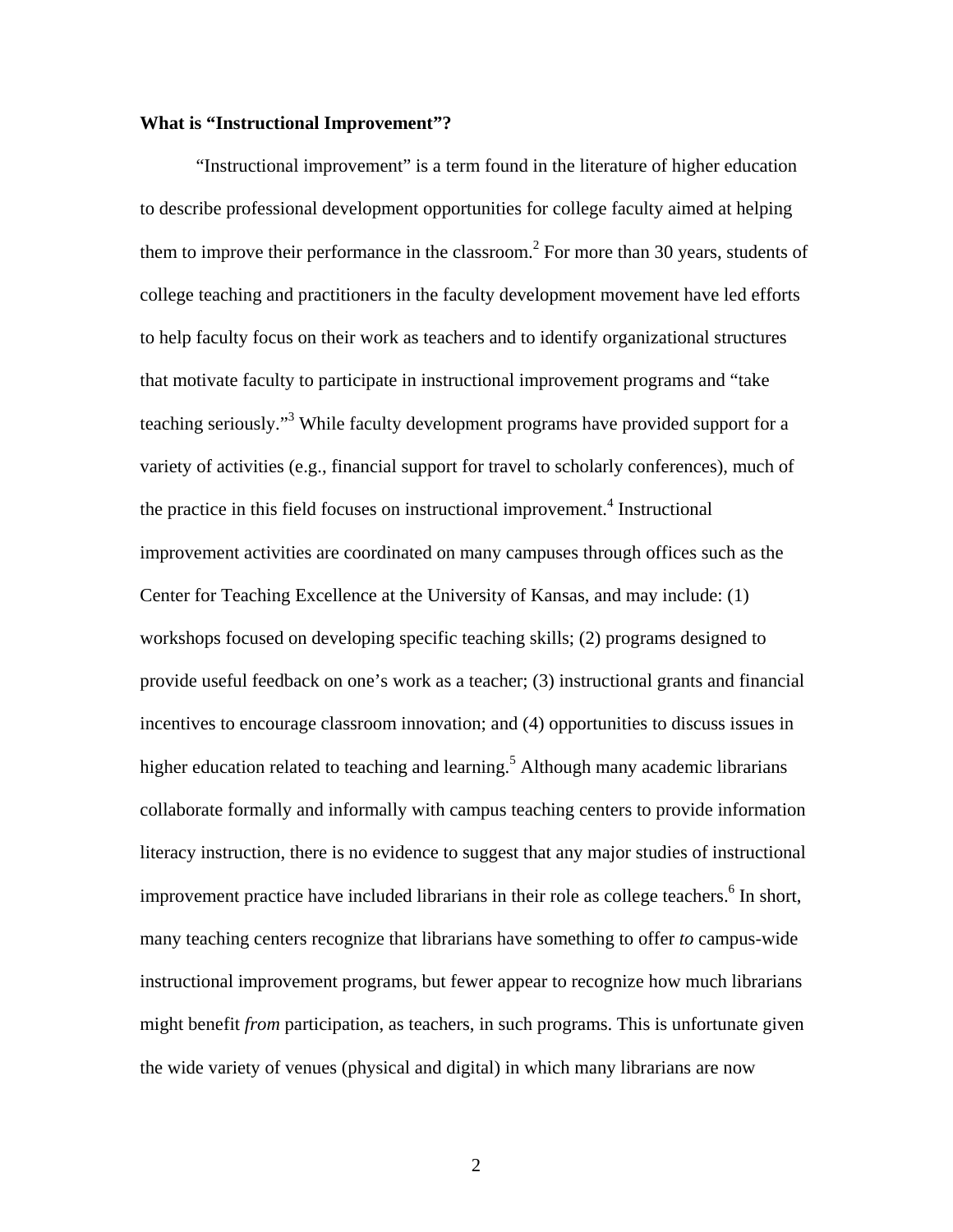routinely called upon to teach, but it should not stop one from considering theory and practice in instructional improvement in order to identify approaches that can fruitfully be applied to the library context.

#### **Instructional Improvement in Higher Education**

 The literature of instructional improvement in higher education is a rich one, and it cannot be effectively reviewed in an essay of this length. Even a brief review, however, may provide a framework for better understanding the instructional improvement programs currently emerging in libraries across the country.

Maryellen Weimer and Lisa F. Lenze, for example, identified five overarching types of "instructional intervention" commonly used on college campuses: (1) workshops and seminars; (2) consultation with instructional designers and campus teaching experts; (3) instructional grants (e.g., funding for teaching materials); (4) distribution of resource materials (e.g., synopses of effective teaching practices); and (5) programs that allow faculty to offer collegial review and support for each other's instructional activities.<sup>7</sup> While few (if any) libraries provide all of these resources to librarians interested in improving their teaching, the majority provide at least some support.<sup>8</sup> Reviewing the framework provided by Weimer and Lenze may provide librarians responsible for designing or implementing instructional improvement programs with guidance in how to adapt the experience of faculty development professionals to their local conditions.

Joanne Kurfiss and Robert Boice conducted a national survey of faculty development professionals and found that instructional grants, consultation with campus teaching experts, and orientations to teaching for new faculty were among the most common instructional improvement programs available on campus. Moreover, they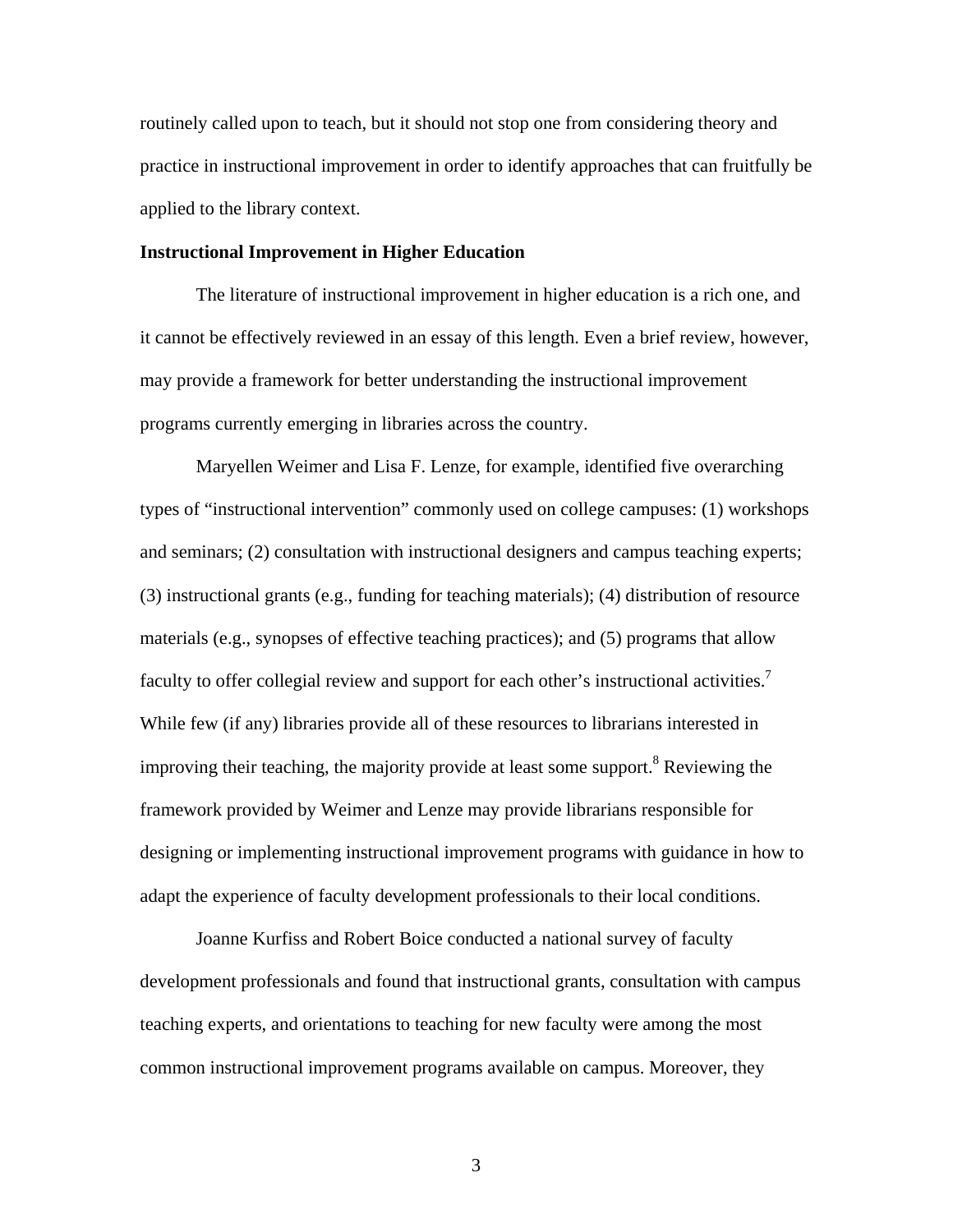found that these efforts typically complemented programs focused on the evaluation of teaching.<sup>9</sup> In libraries, too, there is rising interest in the evaluation of instruction, and anyone responsible for evaluating library instruction must remember that any such effort should include a component focusing on instructional improvement.<sup>10</sup>

W. Alan Wright and M. Carol O'Neil conducted a similar survey of faculty development professionals and identified practices and conditions that respondents believed contributed most to improving the quality of teaching at their institutions. Among these were: (1) including a demonstration of teaching as part of the hiring process; (2) recognizing teaching in tenure and promotion decisions; (3) providing access to mentoring programs focused on teaching; and (4) evidence of support for teaching among administrators.<sup>11</sup> The importance of administrative recognition and support for individual efforts to improve one's own teaching is especially significant and is also discussed in studies of effective leadership in higher education.<sup>12</sup> Recent studies of teaching in academic libraries suggest that, as in the academic department, administrators "play a pivotal role in improving teaching by creating an environment in which the importance of the teaching function is articulated and supported. $1^{13}$ 

Often, the environment for instructional improvement is discussed as part of the broader question of how to foster the development of a "culture of teaching" across an academic department, school, or campus. Michael Paulsen, Kenneth Feldman, Robert Armour, and Mary Lou Higgerson have identified the elements of a healthy culture of teaching in an organization, including: (1) support among senior leadership for instructional improvement among the faculty; (2) faculty involvement in the development of instructional improvement activities; (3) opportunities for mentoring; (4) the presence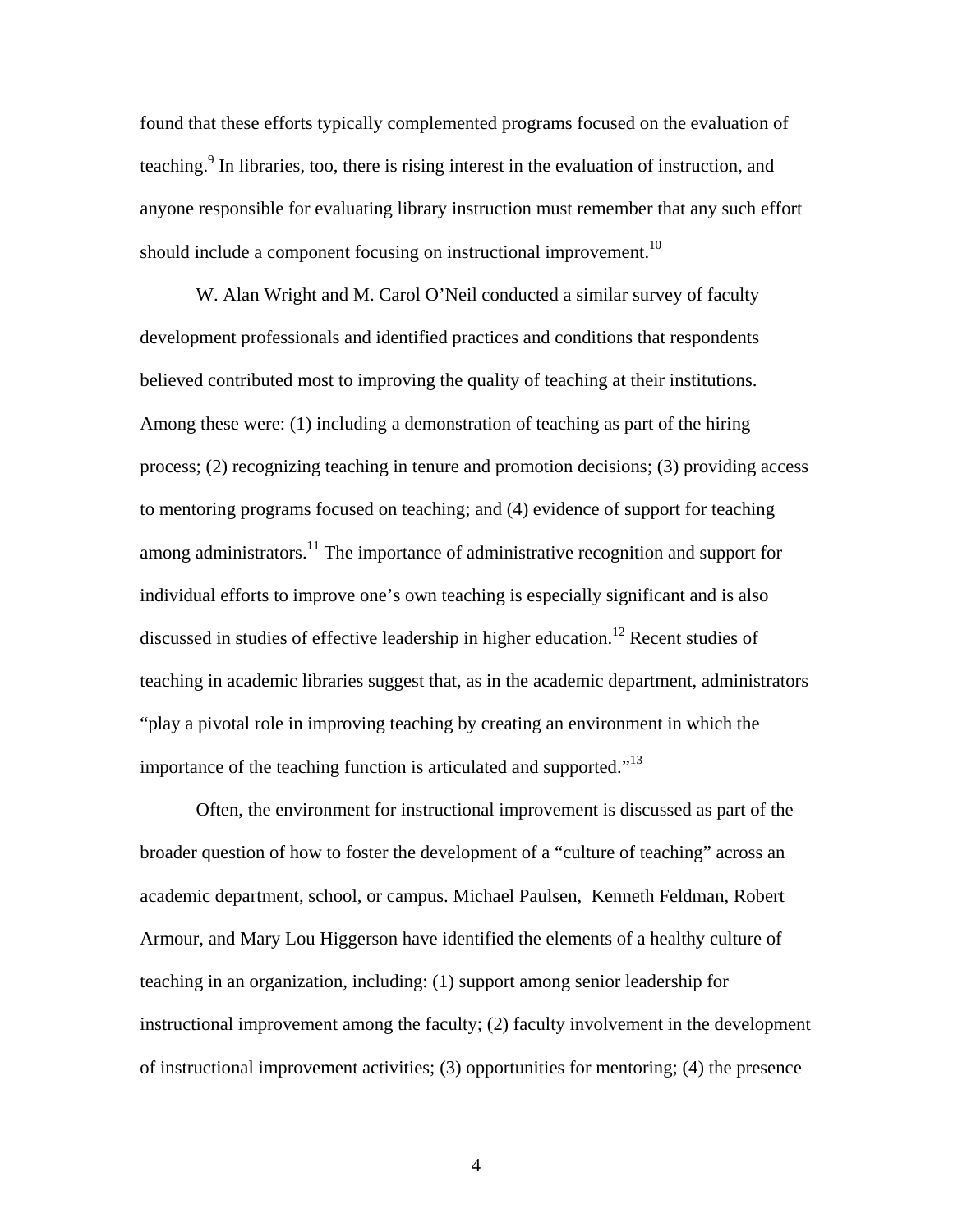of a teaching center on campus; and (5) frequent opportunities for faculty to come together to discuss issues related to their teaching.<sup>14</sup> There have been few studies of the organizational culture of libraries that ask specific questions about the practices and structures that support the development of a culture of teaching, but many of the issues discussed in the studies noted above could certainly be addressed in the library context. Likewise, there are related questions unique to libraries, e.g., does the library include an independent office or committee focused on guiding both its instructional services programs for the public and its instructional improvement programs for staff?

Finally, while there have been numerous studies of the need to provide support for new faculty members as they enter the classroom for the first time, there is increasing interest in articulating a developmental approach to instructional improvement, i.e., answering questions about how to develop effective and engaging programs to help midcareer and senior faculty members to continue improving as teachers.<sup>15</sup> Successful professional orientation and mentoring throughout the career have also emerged as important issues in the library literature as the field engages questions of recruitment and retention, both into the profession and into library leadership.<sup>16</sup> Instructional improvement, which includes the orientation and mentoring of teachers, can clearly be examined within the broader rubric of organizational development in libraries.<sup>17</sup>

What are the instructional improvement activities in which most faculty regularly engage? How can academic administrators help faculty members to focus on their teaching as an area for ongoing professional development and demonstrate support for the development of a culture of teaching across a department, school, or campus? How can instructional improvement programs engage faculty at every stage of their careers?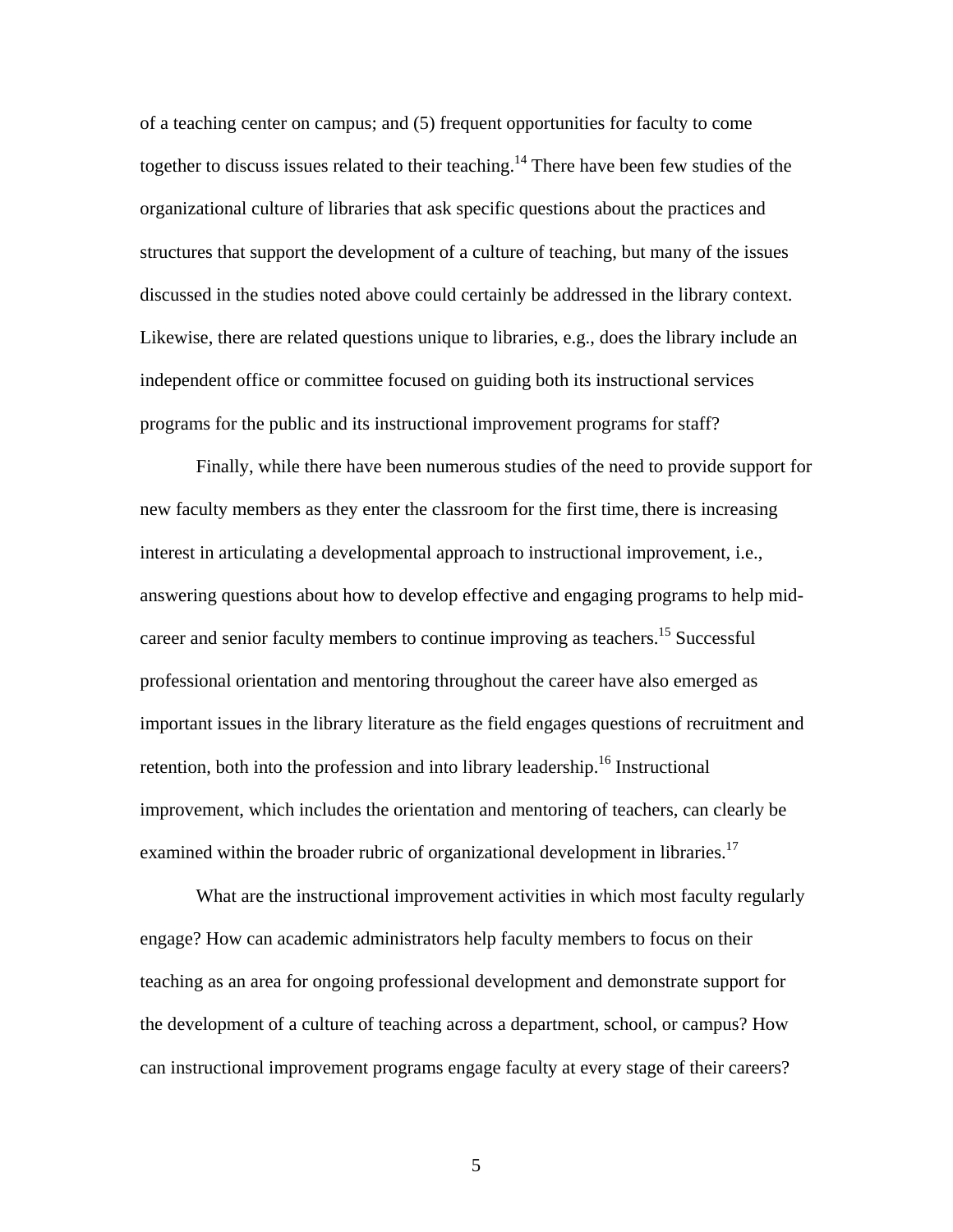These are the questions addressed in the literature of higher education and in the day-today practice of faculty development professionals, and each is critical to the professional development of librarians as teachers and to the ability of individual libraries to meet the challenges inherent in making a commitment to information literacy instruction as a strategic priority for the  $21<sup>st</sup>$  century.

#### **Instructional Improvement in Academic Libraries**

 While rarely guided by the instructional improvement programs that emerged as part of the faculty development movement in higher education, librarians have developed an active network of professional development opportunities through in-house training and through programs sponsored by organizations such as the American Library Association and the Association of College & Research Libraries (including, most recently, the Institute for Information Literacy's "Immersion" program). Over the past 20 years, research in this area has included a number of surveys of continuing professional education experiences among instruction librarians. Although differing widely in their design, the results of these surveys clearly relate what is known about instructional improvement among librarians to what is known more broadly about instructional improvement in higher education.<sup>18</sup>

For example, on-the-job teacher training is common among instruction librarians, as it is among members of the classroom faculty. Likewise common among the two professional groups is the preference for attendance at workshops sponsored by professional associations, campus teaching centers, and other organizations, as a means of instructional improvement. Almost as common among librarians as participation in formal instructional improvement programs, however, is individual pursuit of continuing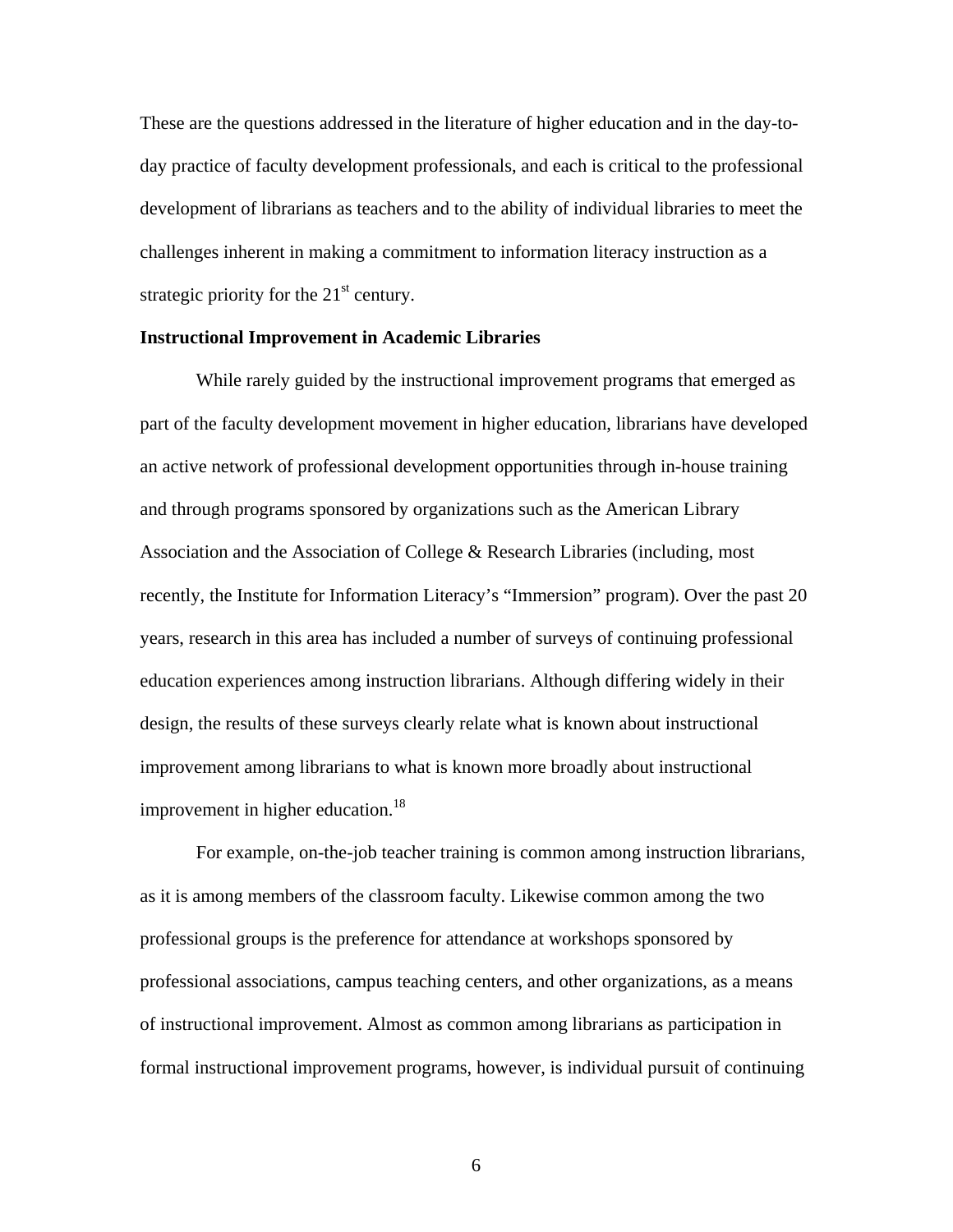education through independent study.Independent study has always been a key avenue for instructional improvement among librarians not only because of the lack of attention to teacher training as part of library and information science (LIS) education,  $^{19}$  but also because librarians have rarely been the target of the instructional improvement initiatives that arose on campuses across the country beginning in the 1960s. The situation described in early surveys has started to change over the past decade as academic libraries increasingly pursue formal instructional improvement programs similar to those long familiar to the classroom faculty, including the development of workshops, discussion groups, and assessment programs aimed at the improvement of instruction.

 The workshop is the basic building block of the instructional improvement program. For decades, workshops have been offered to college faculty on topics such as delivering effective lectures, facilitating student discussion, and using active learning in the classroom. Similar workshops have long been part of instructional improvement programs in libraries, as evidenced by published materials such as *Learning to Teach: Workshops on Instruction* (1993). These have typically revolved around topics such as fundamentals of pedagogy, effective design of instructional materials, and techniques for the assessment of student learning.<sup>20</sup> Priscilla Atkins and Catherine E. Frerichs provide one model for how a campus teaching center might adapt its experience in providing workshop programming to the library context, but a rich set of examples can also be drawn from the listing of topics found through articles and Web sites documenting the inhouse training programs at institutions including the University of Arizona, the University of Michigan, the University of Texas, the University of Kansas, and Washington State University.<sup>21</sup> By adding topics such as fundamentals of teaching users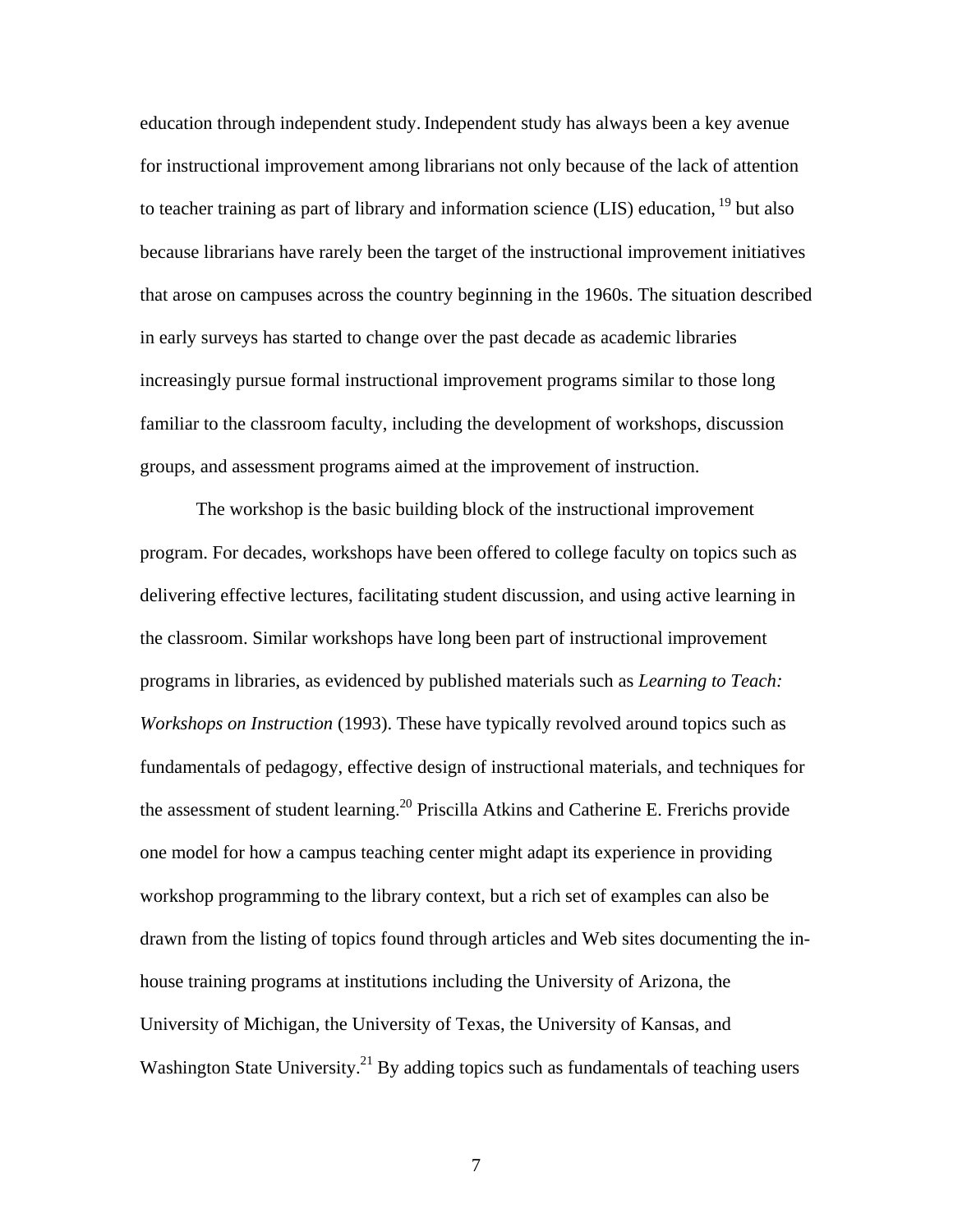for whom English is a second language and fundamentals of adult education to familiar workshop topics on integrating active learning into the classroom and teaching with technology, these programs demonstrate how instructional improvement models developed in the academic context might complement practice in other types of libraries.

 Another important feature of any instructional improvement program is the provision of regular opportunities for teachers to actually talk about their teaching with colleagues.22 Stephen Brookfield wrote that "[silence] surrounds us as teachers," and providing a forum in which teachers can discuss their work is one of the best ways to foster a culture of teaching within an organization.<sup>23</sup> Here, too, libraries have developed several models for effective practice. Sarah Leadley, for example, describes how librarians at the University of Washington, Bothell, came together for regular "teaching meetings" with the director of their Writing Center. Anna Litten describes a different approach to fostering substantive "teacher talk" among librarians, i.e., the organization of a full-scale "retreat" focused on instructional issues. The award-winning "Instructor College" at the University of Michigan provides another model for this approach to instructional improvement through its inclusion of a "reading club" as part of its program. 24

Finally, there are a variety of new approaches to the assessment of instruction increasingly found on campus, including critical self-reflection, peer coaching and evaluation, and the use of teaching portfolios.<sup>25</sup> These increasingly significant approaches to assessment and evaluation of teaching are also becoming part of how we discuss instructional improvement in libraries. Lee-Allison Levene, Polly Frank, and Dale Vidmar, for example, have described the use of peer coaching as a framework for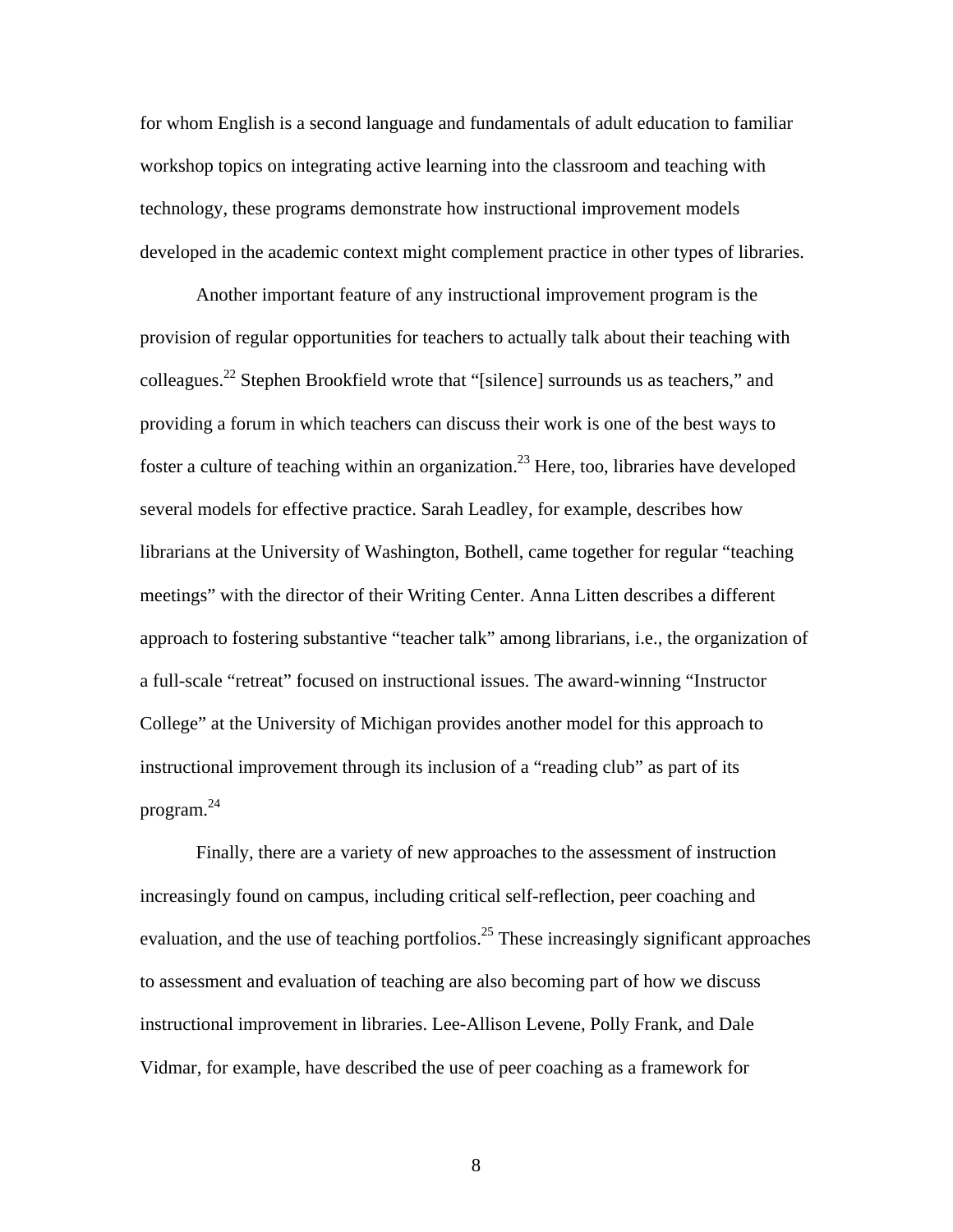instructional improvement, and peer-centered programs have appeared in recent years at institutions including The Ohio State University, Dartmouth College, the University of Notre Dame, Syracuse University, Oregon State University, and the University of Kansas.26 Interest in using teaching portfolios and peer review of instructional materials is also on the rise in many libraries.<sup>27</sup> No essay of this length can do justice to the many facets of these programs, but the degree to which these "changing models" for assessment and evaluation of teaching have been adopted by libraries across the country suggests that this is an area in which further research will undoubtedly be needed in the future.<sup>28</sup>

As much as looking at the broader context of instructional improvement in higher education can help to identify what should work in library-based instructional improvement programs, it can also help to identify areas in which additional work is needed. For example, one of the basic tenets of research and practice in instructional improvement is that an effective orientation to teaching is crucial to new faculty as they begin their professional development as teachers, but there is limited evidence of substantive and formal orientation programs focused on teaching in libraries (although there are some excellent models for orienting future librarians to their teaching responsibilities that might inform similar efforts aimed at new professionals, e.g., at Indiana University and the University of Iowa).<sup>29</sup> Likewise, there is considerable attention paid in the literature of higher education to the role that administrators play in fostering and supporting a culture of teaching in an academic department, but there has been limited attention to this role in studies of library leadership. Further inquiry into best practices for orientation and mentoring programs focused on instruction will be critical to the ongoing development of the teaching library, as will further study of the role of senior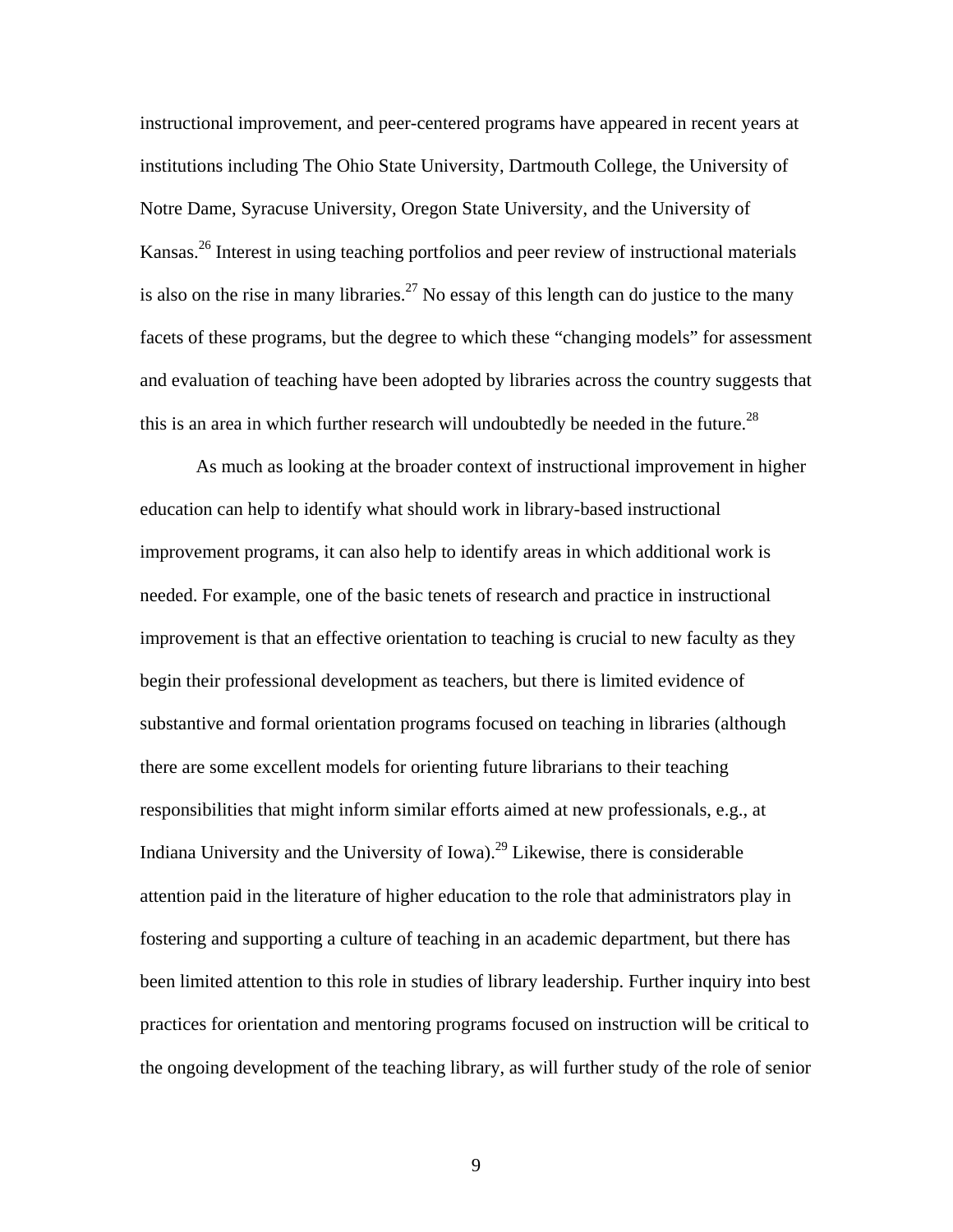administrators as instructional leaders in the library and advocates for the significance of the library as a center for teaching and learning on the campus and in the community.

## **Conclusion**

 Why worry about instructional improvement? Quite simply because, even after 30 years of discussion and debate, teacher training is still a relatively minor part of the professional education for librarians even as it becomes an increasingly important part of their daily work. Regardless of whether you work in a public, academic, special, or school library, developments such as the rise of end-user information technologies and the transition of health, financial, and government information to the Web environment ensure that your professional future lies in being a teacher. How prepared are you to meet that future? If you are a library leader, how prepared are you to help your colleagues and staff to meet that future?

Making a commitment to instructional improvement is ultimately the responsibility of every teaching librarian, but helping to foster an environment conducive to making that commitment is one of the responsibilities of an instructional leader. $30$ Examining the role of the librarian and library administrator as instructional leader is a critical area for further research owing not only to the lessons learned from the literature of higher education regarding the role that such leadership plays in the improvement of teaching and learning on campus, but also to issues unique to the library environment that demonstrate the need for more focused attention on instructional leadership. For example, a recent study of teaching librarians suggested that the lack of an effective introduction to the teaching role during LIS education contributed to a difficult transition into their first professional positions.<sup>31</sup> Designing an effective instructional improvement program and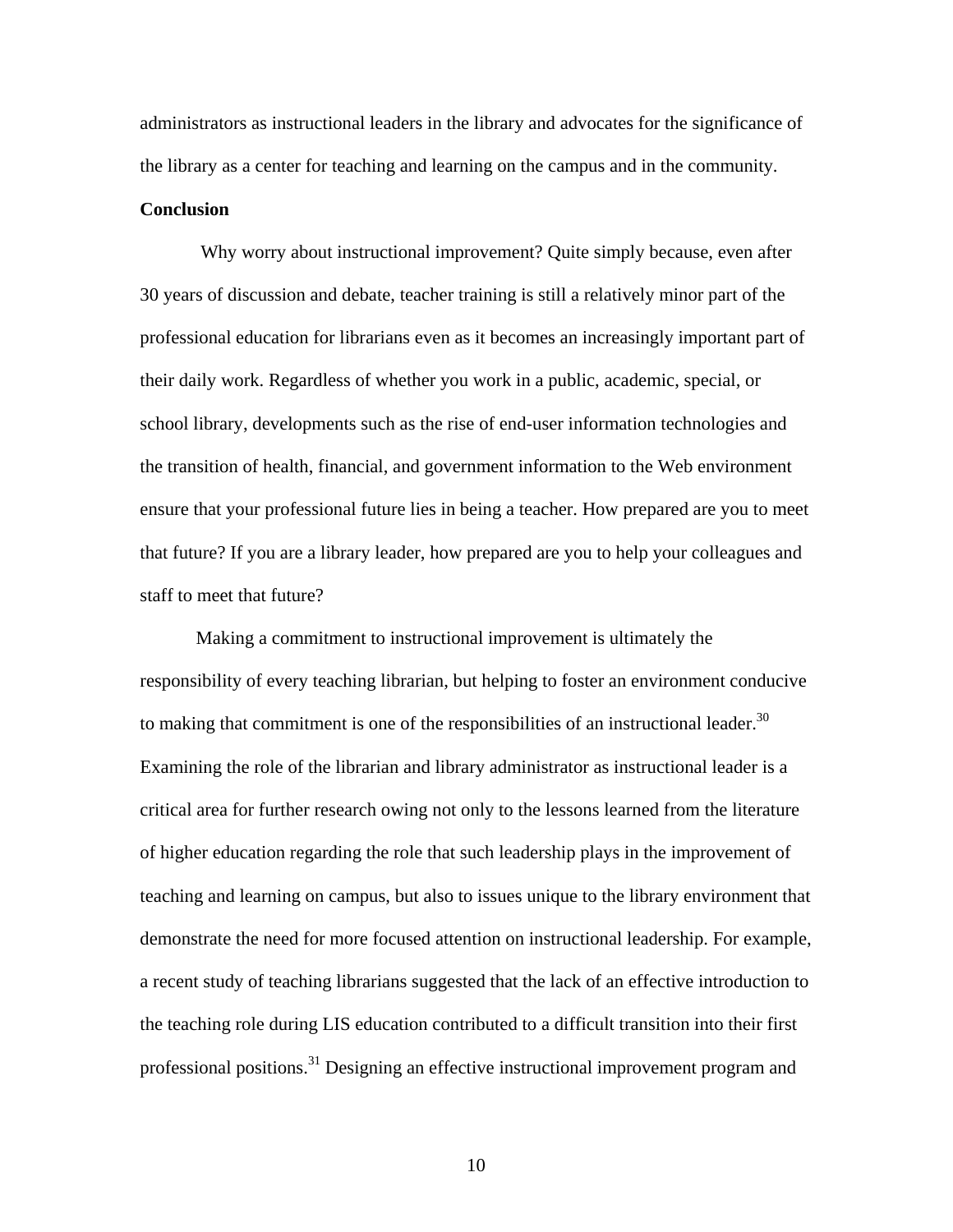making it accessible to librarians and staff as part of fostering a culture of teaching in the library can ease that transition, provide crucial support to new librarians (and to experienced librarians new to teaching), and aid in recruiting, orienting, and mentoring the next generation of librarians for an information (and, hopefully, information-literate) society.

The models for instructional improvement in libraries discussed in this article may provide the inspiration for a personal commitment to instructional improvement, or they may spark the development of an innovative program in one's local library. Either result will mean that there is an opportunity to improve the teaching and learning that occurs in one's library and one's community and that participating libraries and librarians are building their capacity to meet the challenges inherent in the idea of the teaching library. While the experience of a generation of instructional improvement experts may inform both how one chooses to pursue one's own continuing education, as well as the range of resources and programs provided to library staff, it is important to remember that "there is no single best way to improve teaching."<sup>32</sup> Each of the models discussed in this article will be the subject of future research as the community of practice gains additional experience with the use of instructional improvement strategies such as ongoing workshop series, discussion groups, and the application of new models for assessment and evaluation of teaching. In libraries, as elsewhere on the college campus, instructional improvement practice has far outpaced research and the challenge now is to design research studies that will help the profession move from emergent practice to best practice.33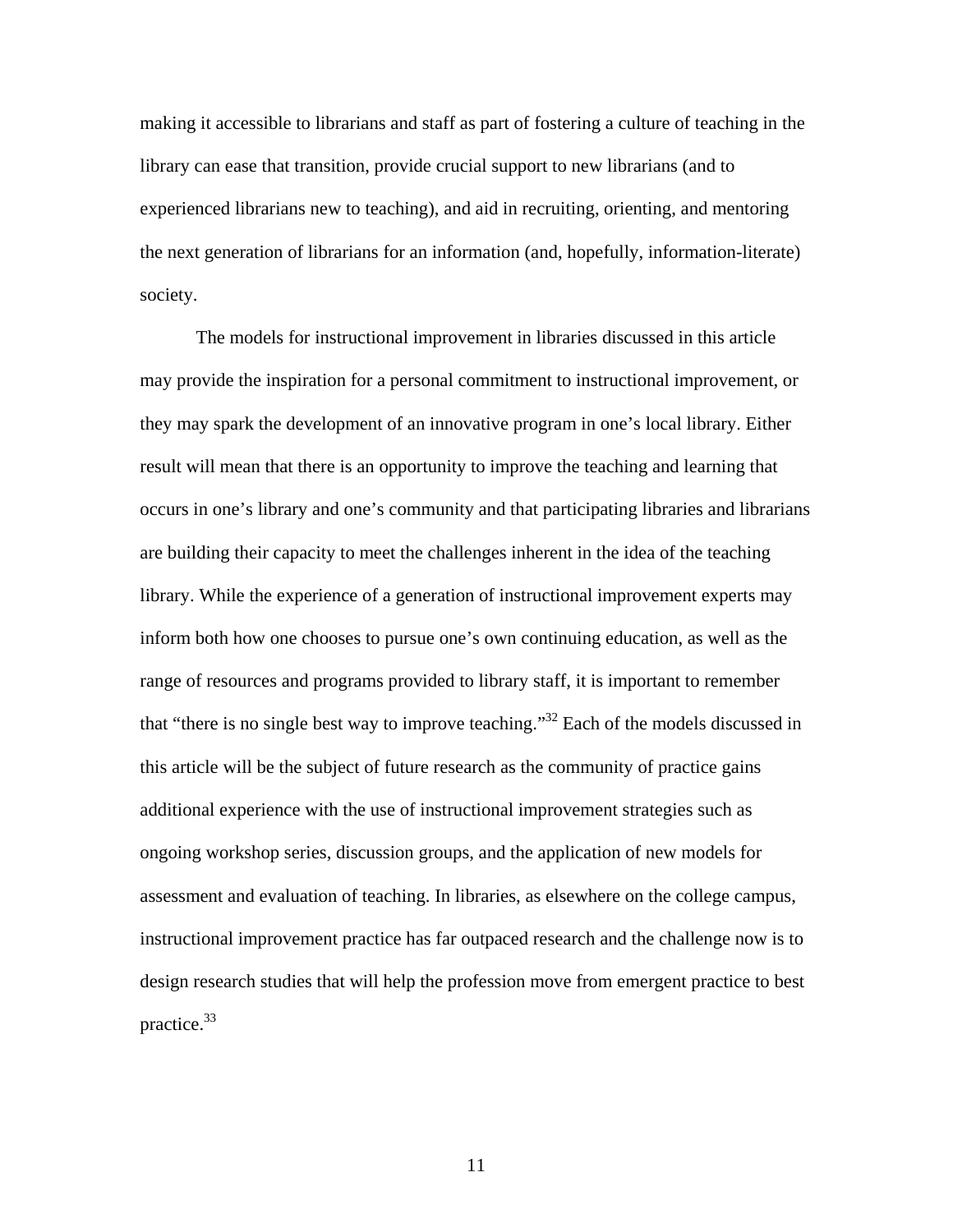#### References

- 1. Bonnie Gratch Lindauer, "The Three Arenas of Information Literacy Assessment," *Reference & User Services Quarterly* 44, no. 2 (2004): 122.
- 2. Michael B. Paulsen and Kenneth A. Feldman, *Taking Teaching Seriously: Meeting the Challenge of Instructional Improvement* [ASHE-ERIC Higher Education Report, No. 2] (Washington, DC: The George Washington University, Graduate School of Education and Human Development, 1995).
- 3. K. Patricia Cross, "Taking Teaching Seriously" (keynote address presented at the annual meeting of the American Association for Higher Education, Washington, DC, March 11, 1986).
- 4. Jerry G. Gaff and Ronald D. Simpson, "Faculty Development in the United States," *Innovative Higher Education* 18, no. 3 (1994): 167-176; Karron G. Lewis, "Faculty Development in the United States: A Brief History," *The International Journal of Academic Development* 1, no. 2 (1996): 26-33; Richard G. Tiberius, "A Brief History of Educational Development: Implications for Teachers and Developers," *To Improve the Academy: Resources for Faculty, Instructional, and Organizational Development* 20 (2002): 20-37.
- 5. Center for Teaching Excellence. University of Kansas. *Center for Teaching Excellence Home Page*. http://www.ku.edu/~cte/; Peter Seldin and Associates, *How Administrators Can Improve Teaching: Moving from Talk to Action in Higher Education* (San Francisco: Jossey-Bass, 1990). For a listing of teaching centers across the country, see Center for Teaching and Scholarly Excellence.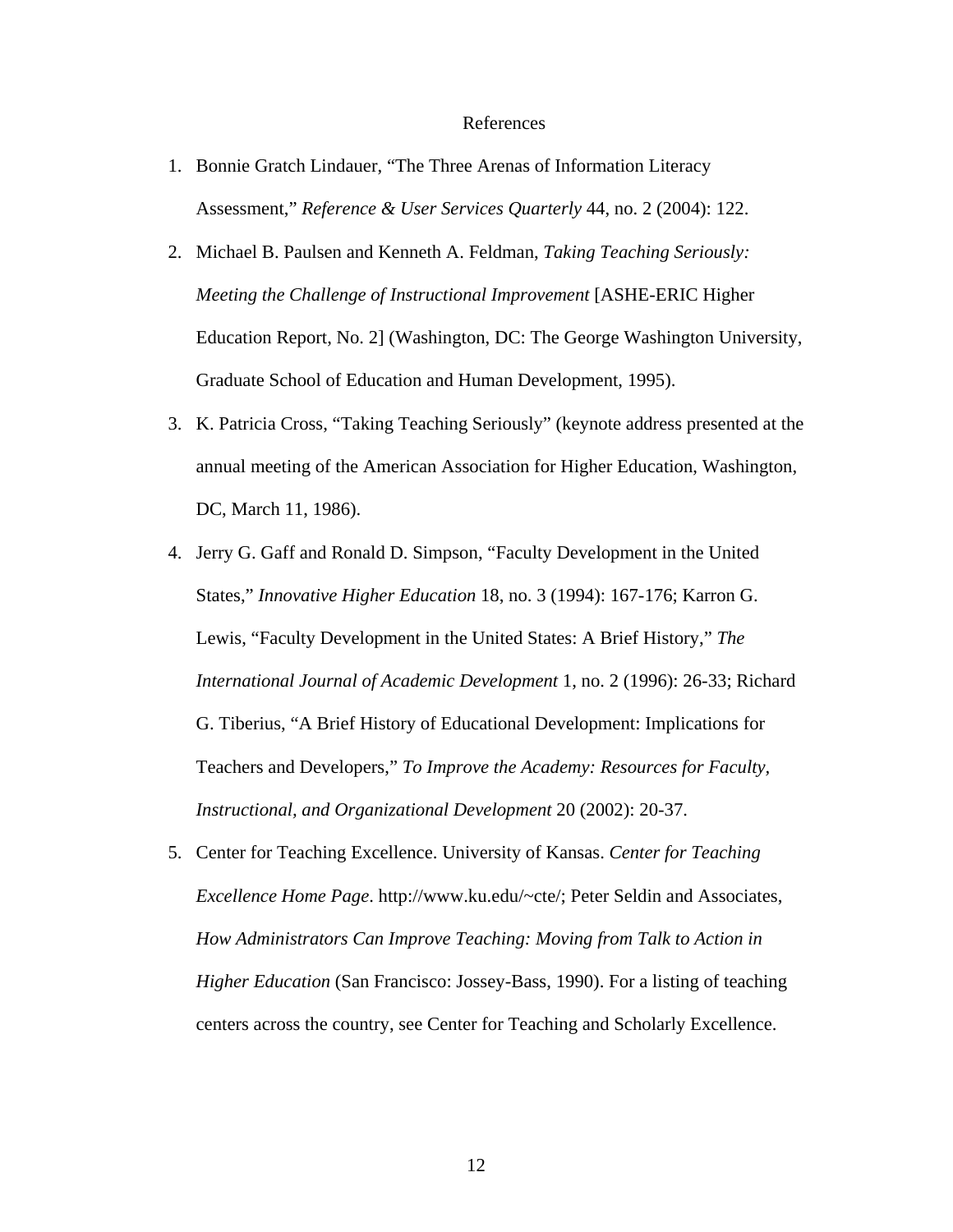Hofstra University. *Teaching and Learning Centers in the US*. http://www.hofstra.edu/faculty/ctse/cte\_links.cfm.

- 6. Trudi E. Jacobson, "Partnerships Between Library Instruction Units and Campus Teaching Centers," *Journal of Academic Librarianship* 27, no. 4 (2001): 311-316; Joni E. Warner and Nancy H. Seamans, "Teaching Centers, Libraries, and Benefits to Both," *Resource Sharing and Information Networks* 17, no. 1/2 (2004): 29-42; Scott Walter and Lisa Janicke Hinchliffe, *Instructional Improvement Programs* [SPEC Kit No. 287] (Washington, DC: Association of Research Libraries, 2005).
- 7. Maryellen Weimer and Lisa F. Lenze, "Instructional Interventions: A Review of the Literature on Efforts to Improve Instruction," *Higher Education: Handbook of Theory and Research* (vol. 7), ed. John C. Smart, 294-333 (New York: Agathon Press, 1997).
- 8. Walter and Hinchliffe, *Instructional Improvement Programs*.
- 9. Joanne Kurfiss and Robert Boice, "Current and Desired Development Practices Among POD Members," *To Improve the Academy: Resources for Student, Faculty, and Institutional Development* 9 (1990): 73-82.
- 10. Julie M. Chapman, Charlcie Pettway, and Michelle White, "The Portfolio: An Instruction Program Assessment Tool," *Reference Services Review* 29, no. 4 (2001): 294. Francine DeFranco and Richard Bleiler, *Evaluating Library Instruction* [SPEC Kit No. 279] (Washington, DC: Association of Research Libraries, 2003); Lawrence M. Aleamoni, "Issues in Linking Instructional-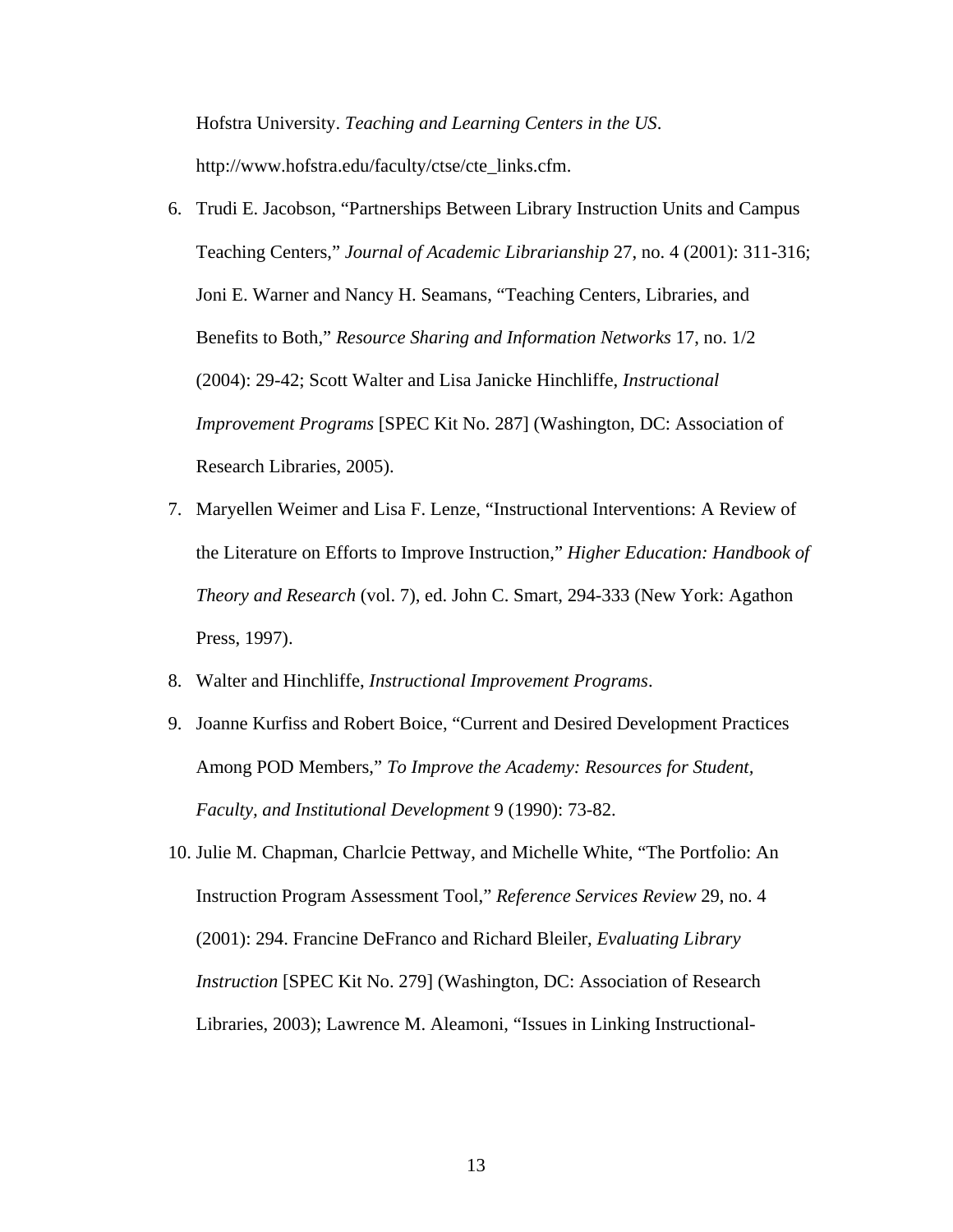Improvement Research to Faculty Development in Higher Education," *Journal of Personnel Evaluation in Education* 11 (1997): 31-37.

- 11. W. Alan Wright and M. Carol O'Neil, "Teaching Improvement Practices: New Perspectives," *To Improve the Academy: Resources for Faculty, Instructional, and Organizational Development* 13 (1994): 5-37.
- 12. Ann F. Lucas, ed., *The Department Chairperson's Role in Enhancing College Teaching* (San Francisco: Jossey-Bass, 1989); Seldin and Associates, *How Administrators Can Improve Teaching*; Estela Mara Bensimon, Kelly Ward, and Karla Sanders, *The Department Chair's Role in Developing New Faculty into Teachers and Scholars* (Bolton, MA: Anker, 2000).
- 13. Scott Walter, "Improving Instruction: What Librarians Can Learn from the Study of College Teaching," in *Currents and Convergence: Navigating the Rivers of Change: Proceedings of the Twelfth National Conference of the Association of College & Research Libraries, April 7-10, 2005, Minneapolis, Minnesota*, ed. Hugh A. Thompson, 363-379 (Chicago: Association of College & Research Libraries, 2005); Scott Walter, "Librarians as Teachers: A Qualitative Inquiry into Professional Identity," *Research Strategies* (in press); Wright and O'Neil, Teaching Improvement Practices," 16.
- 14. Paulsen and Feldman, *Taking Teaching Seriously*; Robert A. Armour, "Using Campus Culture to Foster Improved Teaching," in *Improving College Teaching*, ed. Peter Seldin, 13-25 (Bolton, MA: Anker, 1995); Mary Lou Higgerson, "Building a Climate Conducive to Effective Teaching Evaluation," in *Changing Practices in Evaluating Teaching: A Practical Guide to Improved Faculty*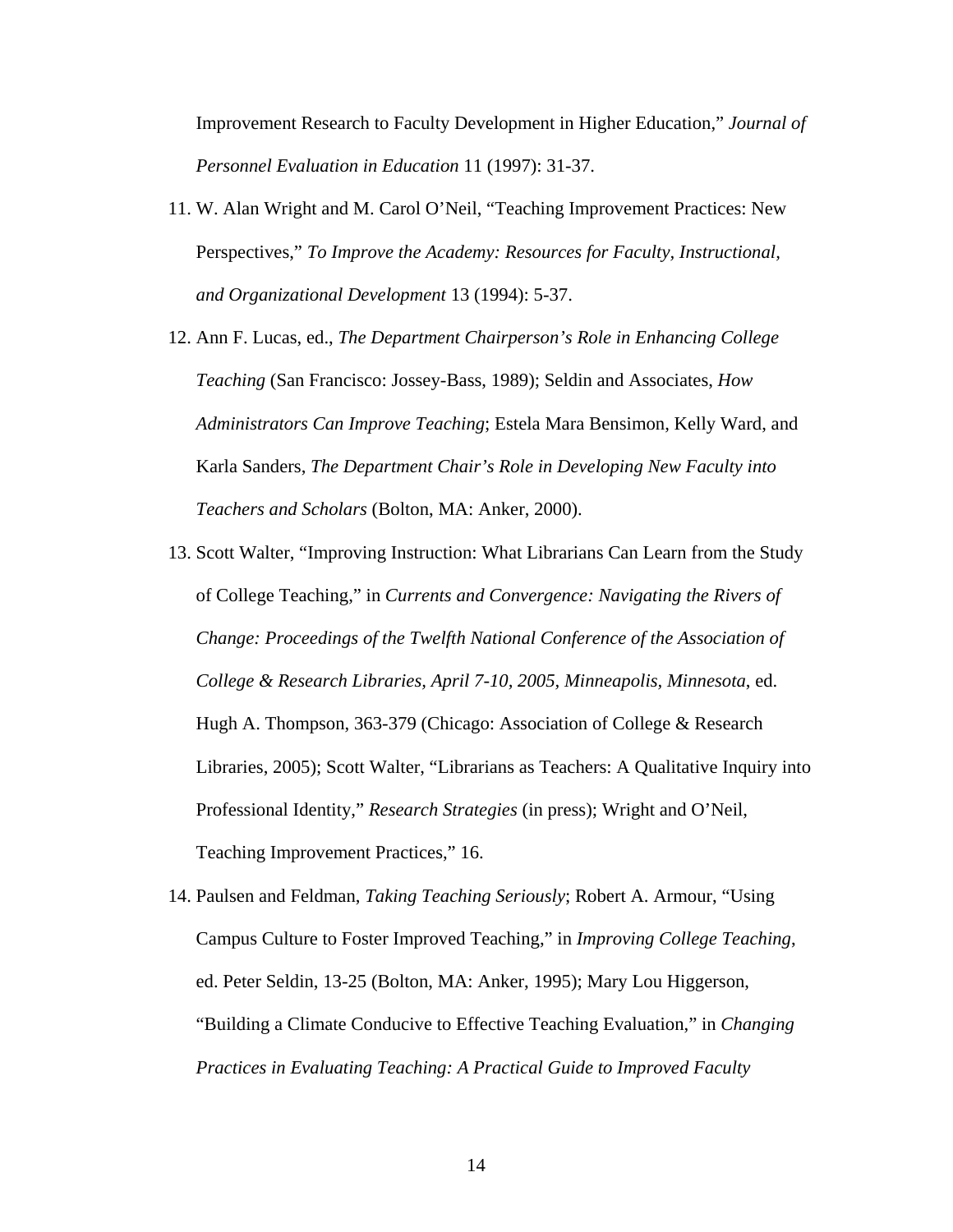*Performance and Promotion/Tenure Decisions*, ed. Peter Seldin, 194-212 (Bolton, MA: Anker, 1999).

- 15. L. Dee Fink, *The First Year of College Teaching* [New Directions for Teaching and Learning, No. 17] (San Francisco: Jossey-Bass, 1984); Robert Boice, *The New Faculty Member: Supporting and Fostering Professional Development* (San Francisco: Jossey-Bass, 1992); Jean Purnell, "A Developmental Conceptualization of the Concerns of Faculty Members in Higher Education: Implications for the Design of Faculty Development Programs" (paper presented at the annual meeting of the Association for the Study of Higher Education, Portland, OR, November 13-16, 2003).
- 16. Gail Munde, "Beyond Mentoring: Toward the Rejuvenation of Academic Libraries," *Journal of Academic Librarianship* 26, no. 3 (2000): 171-175; Lois Kuyper-Rushing, "A Formal Mentoring Program in a University Library: Components of a Successful Experiment," *Journal of Academic Librarianship* 27, no. 6 (2001): 440-446; Pixey Anne Mosley, "Mentoring Gen X Managers: Tomorrow's Library Leadership is Already Here," *Library Administration and Management* 19, no. 4 (2005): 185-192.
- 17. Maureen Sullivan, "Organizational Development in Libraries," *Library Administration and Management* 18, no. 4 (2004): 179-183; Denise Stephens and Keith Russell, "Organizational Development, Leadership, Change, and the Future of Libraries," *Library Trends* 53, no. 1 (2004): 238-257.
- 18. Alice S. Clark, "In-House Training: The Situation in ARL Libraries," in *Teaching Librarians to Teach: On-the-Job Training for Bibliographic Instruction*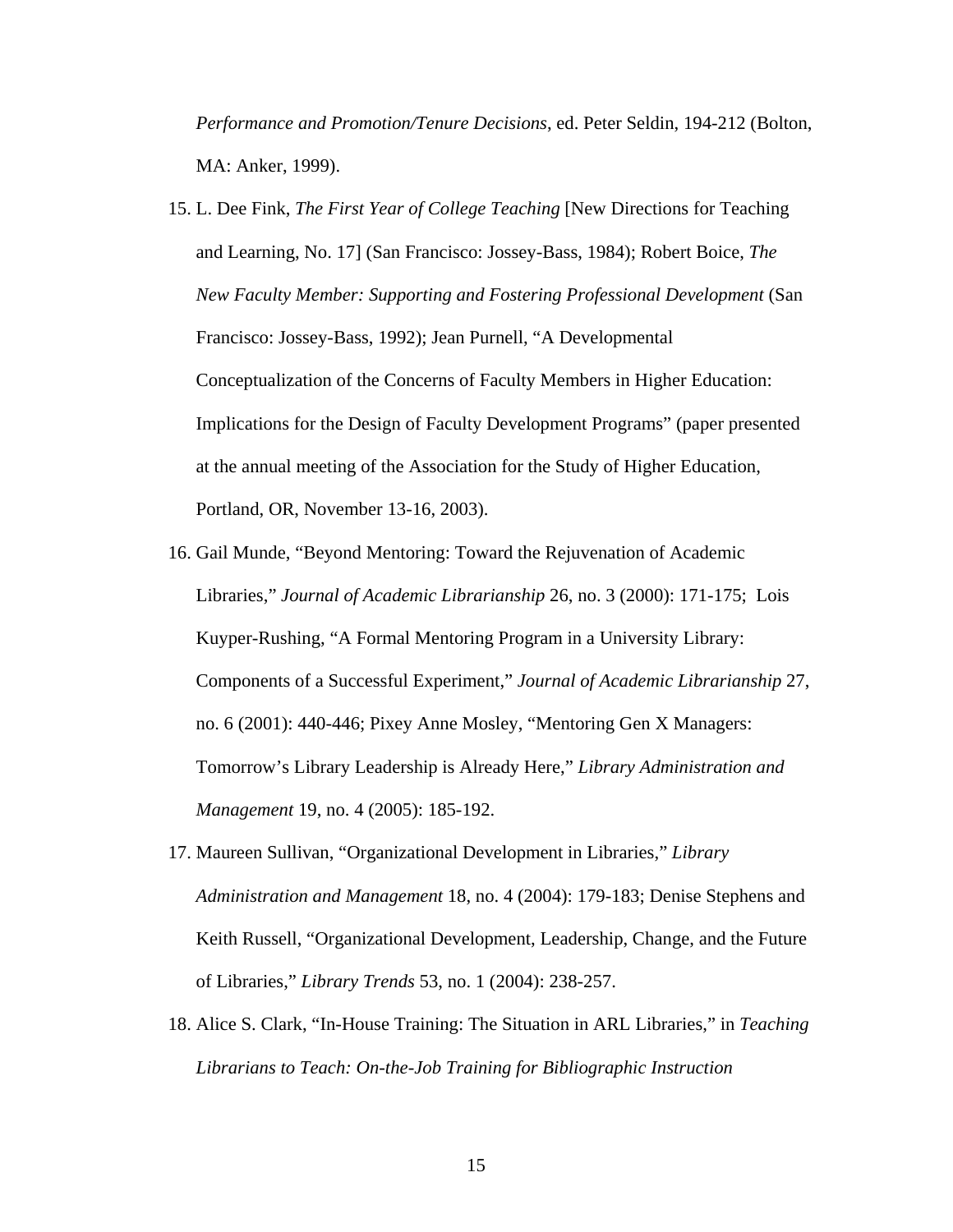*Librarians*, eds. Alice S. Clark and Kay F. Jones, 32-44 (Metuchen, NJ:

Scarecrow Press, 1986); Scott B. Mandernack, "An Assessment of Education and Training Needs for Bibliographic Instruction Librarians," *Journal of Education for Library & Information Science* 30, no. 3 (1990): 193-201; Charles D. Patterson and Donna W. Howell, "Library User Education: Assessing the Attitudes of Those Who Teach," *RQ* 29, no. 4 (1990): 513-524; Diana Shonrock and Craig Mulder, "Instruction Librarians: Acquiring the Proficiencies Critical to Their Work," *College & Research Libraries* 54, no. 2 (1993): 137-149; Rebecca Albrecht and Sara Baron, "The Politics of Pedagogy: Expectations and Reality for Information Literacy in Librarianship," *Journal of Library Administration* 36, no. 1/2 (2002): 71-96; Walter, "Improving Instruction"; Walter and Hinchliffe, *Instructional Improvement Programs*.

- 19. Sharon A. Hogan, "Training and Education of Library Instruction Librarians," *Library Trends* 29, no. 1 (1980): 105-126; Mary Ellen Larson and Ellen Meltzer, "Education for Bibliographic Instruction," *Journal of Education for Library & Information Science* 28, no. 1 (1987): 9-16; Bridget S. Sullivan, "Education for Library Instruction: A 1996 Survey," *Research Strategies* 15, no. 4 (1997): 271- 277; and Yvonne N. Meulemans and Jennifer Brown, "Educating Instruction Librarians: A Model for Library and Information Science Education," *Research Strategies*, 18, no. 4 (2001): 253-264.
- 20. Bibliographic Instruction Section. Association of College & Research Libraries, *Learning to Teach: Workshops on Instruction* (Chicago: Association of College & Research Libraries, 1993); Mandernack, "An Assessment of Education and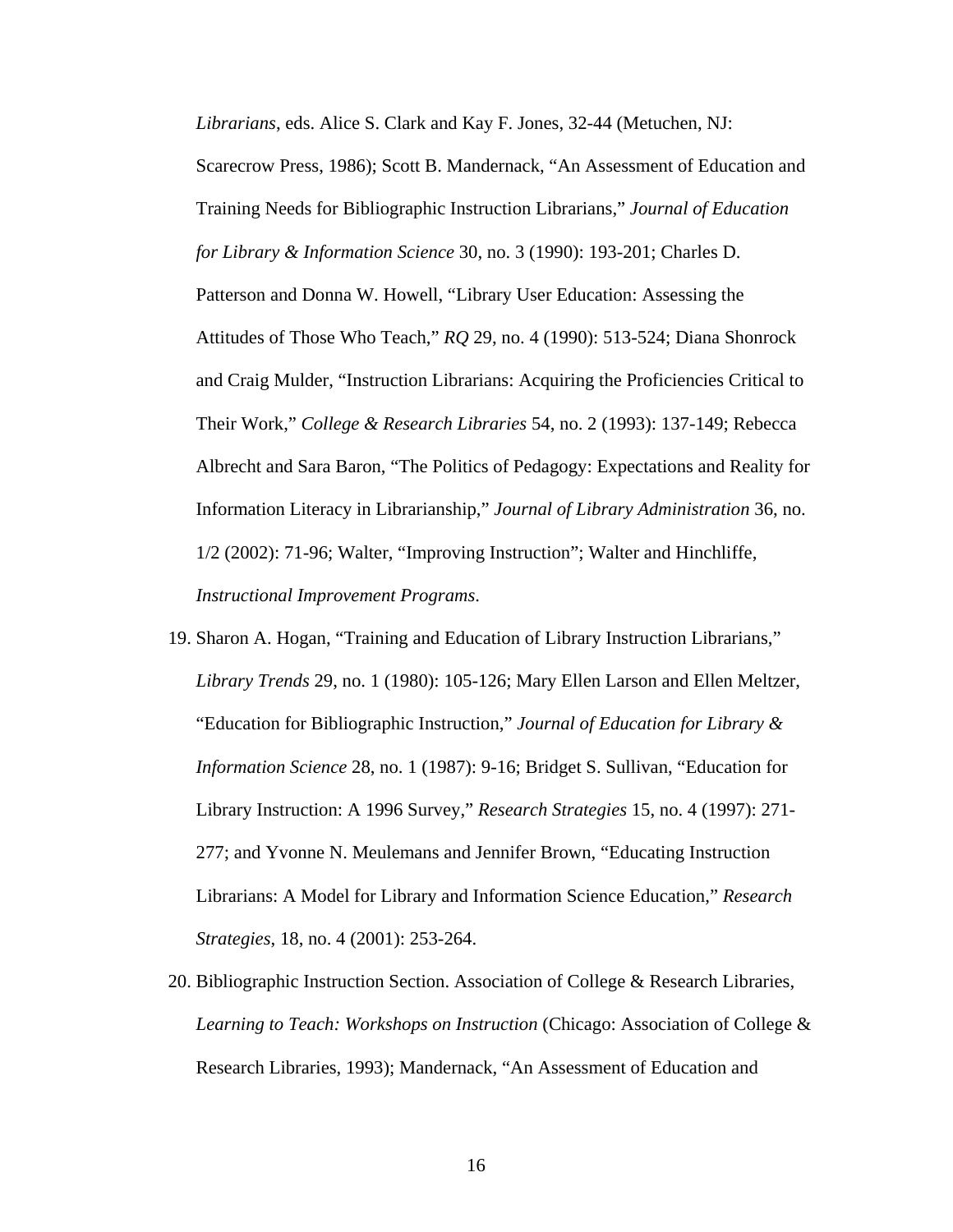Training Needs for Bibliographic Instruction Librarians"; Shonrock and Mulder, "Instruction Librarians"; Michael Kilcullen, "Teaching Librarians to Teach: Recommendations on What We Need to Know," *Reference Services Review* 26, no. 2 (1998): 7-18; Walter and Hinchliffe, *Instructional Improvement Programs*.

21. Priscilla Atkins and Catherine E. Frerichs, "Planning and Implementing a Teaching Workshop for Librarians," *College & Undergraduate Libraries* 9, no. 2 (2002): 5-20; Sheril J. Hook, et al., "In-House Training for Instruction Librarians," *Research Strategies* 19 (2003): 99-127; Patricia Yocum, Doreen Bradley, and Amanda Forrester, "Instructor College: Promoting Development of Library Instructors," in *Integrating Information Literacy into the College Experience: Papers Presented at the Thirtieth National LOEX Library Instruction Conference Held in Ypsilanti, Michigan, 10 to 11 May 2002*, eds. Julia K. Nims, et al., 199-203 (Ann Arbor, MI: Pierian Press); University Library. University of Michigan. *Instructor College Curriculum*.

http://www.lib.umich.edu/icollege/curriculum.html; University of Texas Libraries. *Tips and Techniques for Library Instruction*.

http://www.lib.utexas.edu/services/instruction/tips/index.html; University of Kansas Libraries, *Teaching Tuesdays*.

http://www.lib.ku.edu/instruction/lib/workshops.shtml; Washington State University Libraries. *Library Instruction Update*.

http://www.wsulibs.wsu.edu/usered/update/index.htm.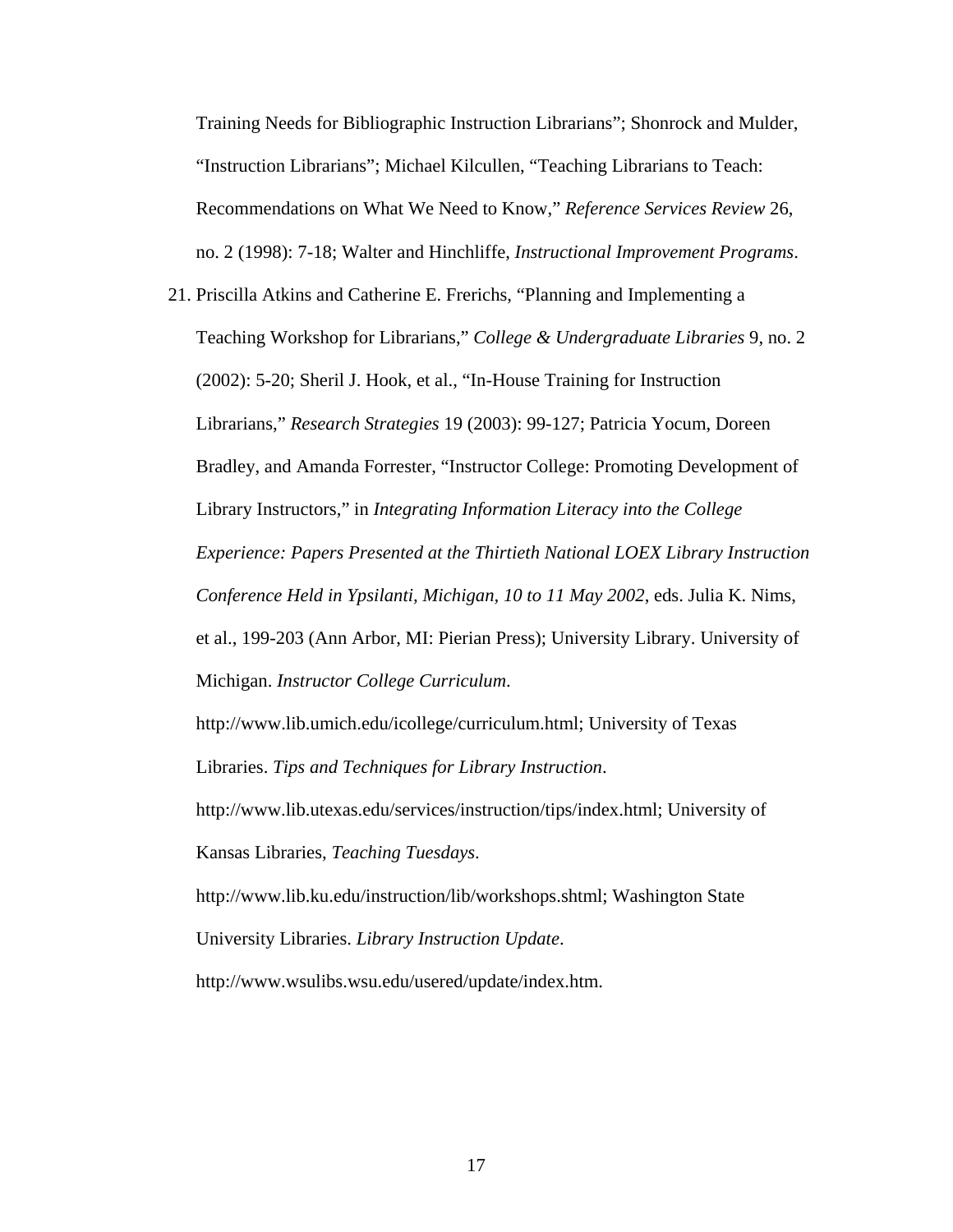- 22. Ann E. Austin and Roger G. Baldwin, "Faculty Motivation for Teaching," in *Improving College Teaching*, ed. Peter Seldin, 37-47 (Bolton, MA: Anker, 1995); Armour, "Using Campus Culture to Foster Improved Teaching."
- 23. Stephen D. Brookfield, *Becoming a Critically Reflective Teacher* (San Francisco: Jossey-Bass, 1995): 247; Paulsen and Feldman, *Taking Teaching Seriously*, 33.
- 24. Sarah Leadley, "Teaching Meetings: Providing a Forum for Learning How to Teach," *Reference Services Review* 26, no. 3/4 (1998): 103-108+; Anna Litten, "We're All in This Together: Planning and Leading a Retreat for Teaching Librarians," *Journal of Library Administration* 36, no. 1/2 (2002): 57-69; University Library. University of Michigan. *Instructor College Reading Club*. http://www.lib.umich.edu/icollege/ICReadClubOrgNotes2.html.
- 25. John A. Centra, *Reflective Faculty Evaluation: Enhancing Teaching and Determining Faculty Effectiveness* (San Francisco: Jossey-Bass, 1993); Peter Seldin, ed., *Changing Practices in Evaluating Teaching: A Practical Guide to Improved Faculty Performance and Promotion/Tenure Decisions* (Bolton, MA: Anker, 1999).
- 26. Lee-Allison Levene and Polly Frank, "Peer Coaching: Professional Growth and Development for Instruction Librarians," *Reference Services Review* 21, no. 3 (1993): 35-42; Dale Vidmar, "Reflective Peer Coaching: Crafting Collaborative Self-Assessment" (paper presented at the LOEX-of-the-West 2004 meeting, Boise, ID, June 2-4, 2004); Cheryl Middleton, "Evolution of Peer Evaluation of Library Instruction at Oregon State University Libraries," *portal: Libraries and the Academy* 2, no. 1 (2002): 69-78. Surveys have found both an orientation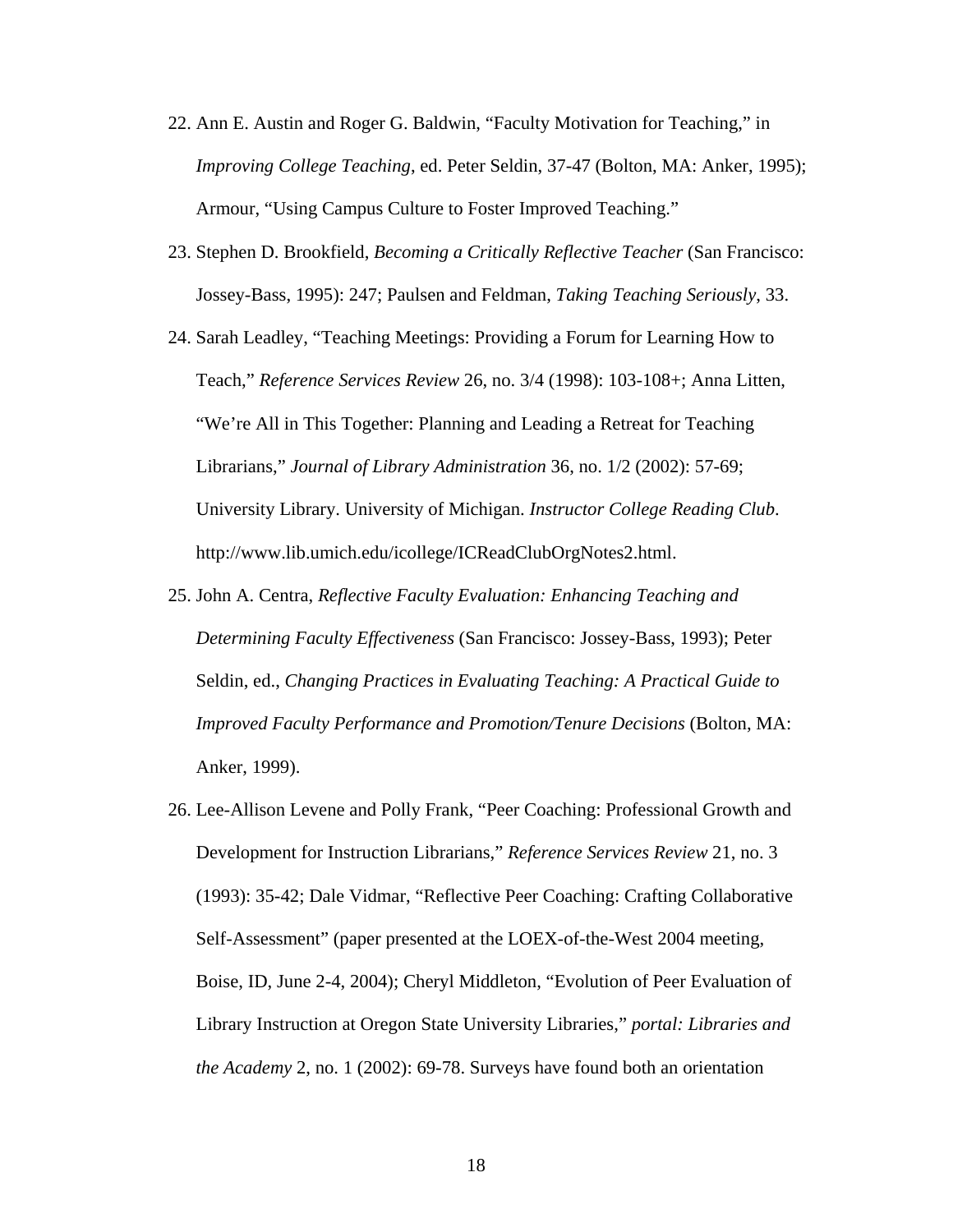among librarians toward peers as a preferred resource for becoming a more effective teacher (Patterson and Howell, "Library User Education"; Walter, "Improving Instruction"), and that a significant minority of ARL member libraries have implemented some form of peer review as a strategy for instructional improvement (Walter and Hinchliffe, *Instructional Improvement Programs*). Links to a variety of materials developed for these programs are available at <http://people.ku.edu/~slwalter/instruction/index.html>.

27. Judith M. Arnold and Karen B. Pearson, "Using the Teaching Portfolio to Define and Improve the Instructional Role of the Academic Librarian," in *Change in Reference and BI: How Much Help and How?: Papers and Session Materials Presented at the Twenty-Second National LOEX Library Instruction Conference Held in Ypsilanti, Michigan, 13 to 14 May 1994*, eds. Linda Shirato and Rhonda Fowler, 29-24 (Ann Arbor, MI: Pierian Press, 1996); Jane P. Tuttle, "Bringing the 'Invisible' into Focus: Teaching Portfolios for the Instruction Librarian," in *Library User Education in the New Millennium: Blending Tradition, Trends, and Innovation: Papers and Session Materials Presented at the Twenty-Seventh National LOEX Library Instruction Conference Held in Houston, Texas, 12 to 13 March 1999*, eds. Julia K. Nims and Ann Andrew, 141-149 (Ann Arbor, MI: Pierian Press, 2001). Peer review of instructional materials is increasingly being fostered through the development of Web-based repositories of instructional materials and programs such as the ACRL Instruction Section's PRIMO (Peer-Reviewed Instructional Materials Online) project